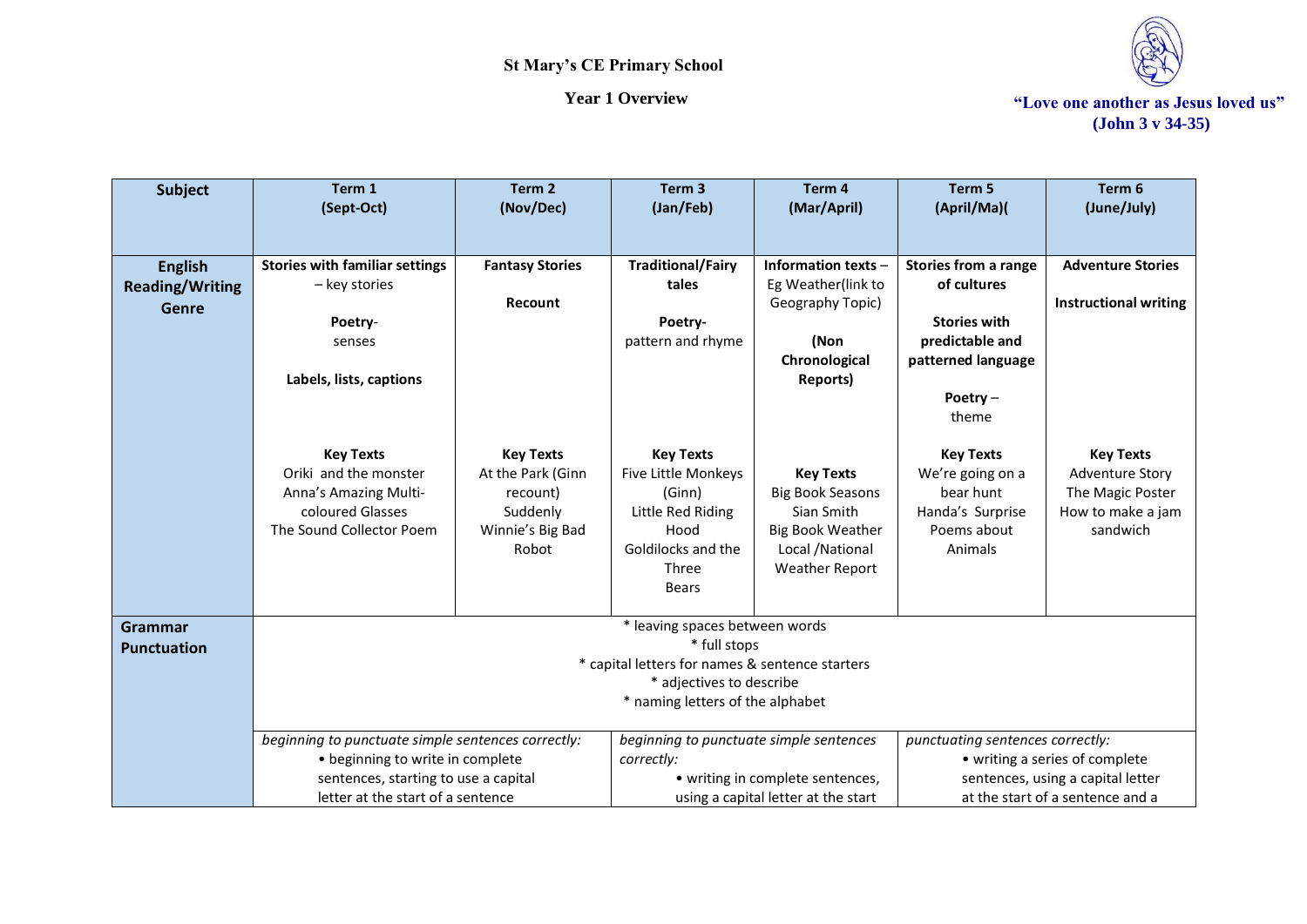

| <b>NC doc Spellings</b>                | and a full stop at the end;<br>· using basic sentence openers (I,<br>My, The etc);<br>F, I, s, z, k spelt ff, II, ss, zz, ck<br>n sound before k<br>division of words into<br>syllables<br>-tch, v sound at the end of<br>words<br>Adding s and es                                                                                                          | Adding endings -ing,<br>-ed,-er where no<br>change to root word<br>Adding -er,-est to adj<br>where no change to<br>root word<br>ai,oi,ay,oy,a-e,e-e,i-<br>e,o-e,ue                                                                                                              | the end;<br>nouns;<br>ar, ee, ea, er, ir, ur, oo,<br>oa, oe,<br>ou,ow,ue,ew,                                                                                                                                                                               | of a sentence and a full stop at<br>• using capital letters for proper<br>ie,igh,or,ore,aw,au,<br>air,<br>ear, are                                                                                                                                                                    | nouns;<br>y ending<br>ph,wh,k,<br>prefix-un<br>compound words                                                                                                                                                                                              | full stop, exclamation mark or<br>question mark at the end;<br>• using capital letters for proper<br>Revisit Common<br>exception words                                                                                                                                                            |
|----------------------------------------|-------------------------------------------------------------------------------------------------------------------------------------------------------------------------------------------------------------------------------------------------------------------------------------------------------------------------------------------------------------|---------------------------------------------------------------------------------------------------------------------------------------------------------------------------------------------------------------------------------------------------------------------------------|------------------------------------------------------------------------------------------------------------------------------------------------------------------------------------------------------------------------------------------------------------|---------------------------------------------------------------------------------------------------------------------------------------------------------------------------------------------------------------------------------------------------------------------------------------|------------------------------------------------------------------------------------------------------------------------------------------------------------------------------------------------------------------------------------------------------------|---------------------------------------------------------------------------------------------------------------------------------------------------------------------------------------------------------------------------------------------------------------------------------------------------|
| <b>Little Wandle</b><br><b>Phonics</b> | review Phase 3 GPCs<br>ai ee igh oa oo ar or ur oo<br>ow oi ear<br>air er $\frac{z}{z}$ s -es<br>words with two or more<br>digraphs e.g. queen<br>thicker<br>Phase 4: CVCC CCVC<br><b>CCVCC CCCVC Phase 4</b><br>with long vowels<br>Phase 5<br>/ai/ ay play<br>/ow/ ou cloud<br>/oi/ oy toy<br>/ee/ ea each<br>review longer words<br><b>Tricky words:</b> | /ur/ ir bird<br>/igh/ ie pie<br>/oo//yoo/ ue blue<br>rescue<br>/yoo/ u unicorn<br>$/$ oa $/$ o go<br>/igh/ i tiger<br>/ai/ a paper<br>/ee/ e he<br>/ai/ a-e shake<br>/igh/ i-e time<br>/oa/ o-e home<br>/oo//yoo/ u-e rude<br>cute<br>/ee/ e-e these<br>/oo//yoo/ew<br>chew new | /ee/ y funny<br>/e/ ea head<br>/w/ wh wheel<br>/oa/ oe ou toe<br>shoulder<br>/igh/ y fly<br>/oa/ ow snow<br>$/j/g$ giant<br>/f/ ph phone<br>$/$ l/ le al apple<br>metal<br>$/s/c$ ice<br>/v/ ve give<br>/u/ o-e o ou some<br>mother young<br>/z/ se cheese | /ur/ or word<br>/oo/ u oul awful<br>would<br>/air/ are share<br>/or/ au aur oor al<br>author dinosaur<br>floor walk<br>/ch/ tch match<br>/ch/ ture<br>adventure<br>/ar/ al half*<br>/ar/ a father*<br>/or/ a water<br>Schwa in longer<br>words: different<br>$\frac{1}{2}$ /o/ a want | ay play a-e shake<br>ea each e he<br>ie pie i-e time o go<br>o-e home<br>ue blue rescue ew<br>chew new u-e<br>rude cute aw claw<br>ea head<br>ir bird ou cloud oy<br>toy i tiger a paper<br>ow snow<br>u unicorn ph<br>phone wh wheel<br>ie shield g giant | /ai/ eigh aigh ey ea<br>eight straight grey<br>break<br>/n/ kn gn knee<br>gnaw<br>/m/ mb thumb<br>/ear/ ere eer here<br>deer<br>/zh/ su si treasure<br>vision<br>/j/ dge bridge<br>/i/ y crystal<br>/j/ ge large<br>/sh/ ti ssi si ci<br>potion mission<br>mansion delicious<br>/or/ augh our oar |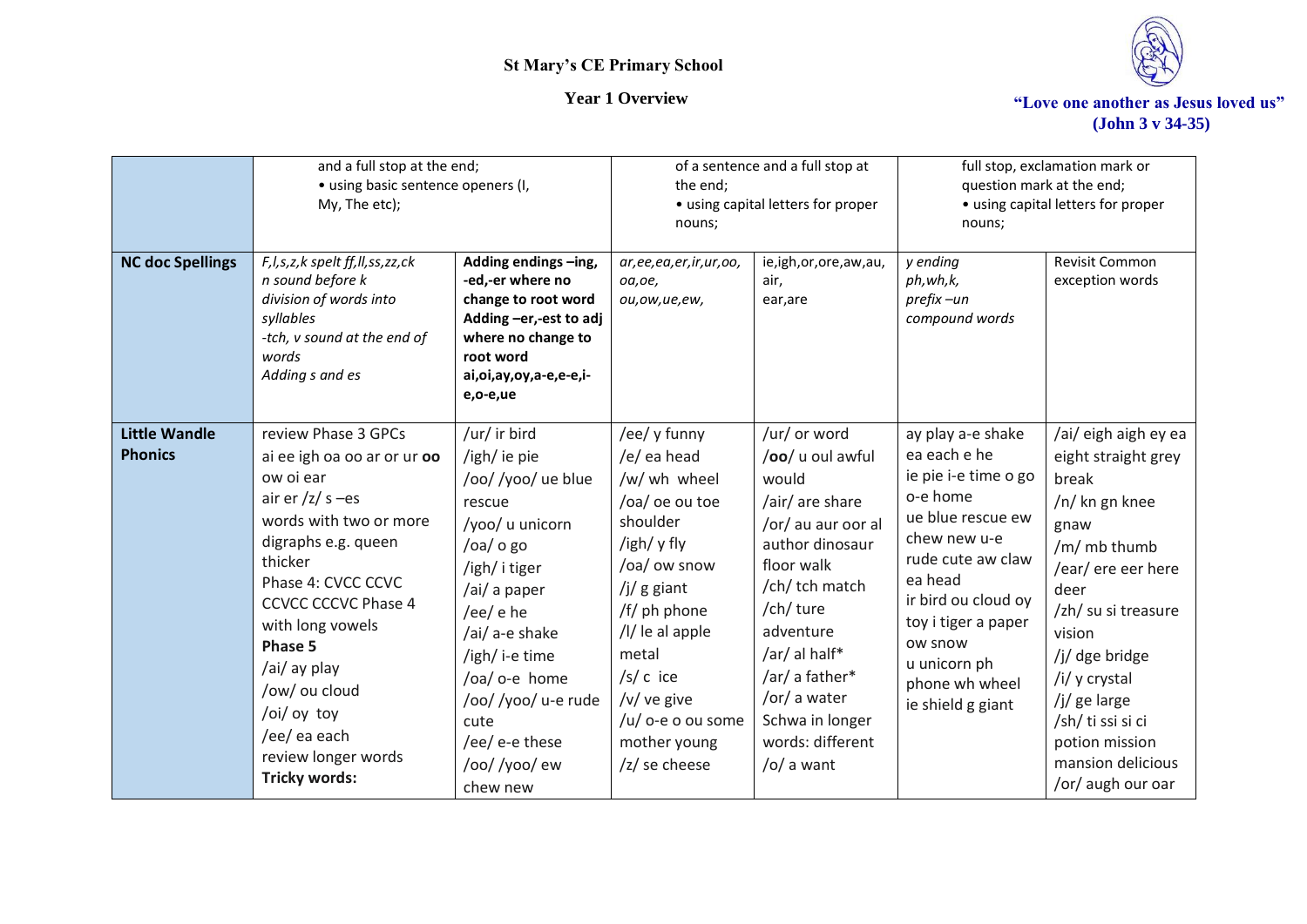



|              | Phases 2-4: the put* pull*                                     | /ee/ ie shield       | /s/ se ce mouse                                                               | /air/ ear ere bear         |                                                                                             | ore daughter pour       |
|--------------|----------------------------------------------------------------|----------------------|-------------------------------------------------------------------------------|----------------------------|---------------------------------------------------------------------------------------------|-------------------------|
|              | full* push* to into I no go                                    | /or/ aw claw         | fence                                                                         | there                      |                                                                                             | oar more review         |
|              | of he she we me be was                                         | Grow the code:       | /ee/ ey donkey                                                                | /ur/ ear learn             |                                                                                             | Tricky words: busy      |
|              | you they all are my by                                         | /igh/ie i i-e        | Grow the code:                                                                | /r/ wr wrist               |                                                                                             | beautiful pretty        |
|              | sure pure said have like so                                    | /ai/ ay a a-e        | /oo/ u ew ue u-e                                                              | /s/ st sc whistle          |                                                                                             | hour move               |
|              | do some come love were<br>there little one when out            | /oa/ oa o o-e        | ui ou oo fruit                                                                | science                    |                                                                                             | improve parents<br>shoe |
|              | what says here today                                           | /ee/ e ie e-e ea     | soup                                                                          | Schwa at the end           |                                                                                             |                         |
|              |                                                                | /oo//yoo/ew u-e u    | /ee/ ea e e-e ie ey                                                           | of words: actor            |                                                                                             |                         |
|              |                                                                | ue                   | y ee                                                                          | /c/ ch school              |                                                                                             |                         |
|              |                                                                | <b>Tricky words:</b> | $/s/c$ se ce ss                                                               | /sh/ ch chef               |                                                                                             |                         |
|              |                                                                | their people oh      | $/z$ ses zz                                                                   | $\frac{z}{s}$ /s/ ce se ze |                                                                                             |                         |
|              |                                                                | your Mr Mrs Ms ask   | /oa/ ow oe ou o-e                                                             | freeze                     |                                                                                             |                         |
|              |                                                                | could would should   | o oa                                                                          | <b>Tricky words:</b>       |                                                                                             |                         |
|              |                                                                | our house mouse      | Tricky words:                                                                 | once laugh                 |                                                                                             |                         |
|              |                                                                | water want           | any many again                                                                | because eye                |                                                                                             |                         |
|              |                                                                |                      | who whole where                                                               |                            |                                                                                             |                         |
|              |                                                                |                      | two school call                                                               |                            |                                                                                             |                         |
|              |                                                                |                      | different thought                                                             |                            |                                                                                             |                         |
|              |                                                                |                      | through friend                                                                |                            |                                                                                             |                         |
|              |                                                                |                      | work                                                                          |                            |                                                                                             |                         |
| <b>Maths</b> | <b>Number and Place Value</b>                                  |                      | <b>Number: Addition and Subtraction</b>                                       |                            | <b>Number: Multiplication and Division</b>                                                  |                         |
|              | *Count to ten, forwards and backwards, beginning               |                      | *Represent and use number bonds and                                           |                            | *Count in multiples of twos, fives and tens.                                                |                         |
|              | with 0 or 1, or from any given number.                         |                      | related subtraction facts within 20                                           |                            | *Solve one step problems involving                                                          |                         |
|              |                                                                |                      | *Read, write and interpret mathematical<br>statements involving addition (+), |                            | multiplication and division, by calculating<br>the answer using concrete objects, pictorial |                         |
|              | *Count, read and write numbers to 10 in numerals<br>and words. |                      | subtraction $(-)$ and equals $(=)$ signs.                                     |                            | representations and arrays with the support                                                 |                         |
|              |                                                                |                      | *Add and subtract one-digit and two-digit                                     |                            | of the teacher.                                                                             |                         |
|              | *Given a number, identify one more or one less.                |                      | numbers to 20, including zero.                                                |                            |                                                                                             |                         |
|              |                                                                |                      | Solve one step problems that involve                                          |                            | <b>Number: Fractions</b>                                                                    |                         |
|              | *Identify and represent numbers using objects and              |                      | addition and subtraction, using concrete                                      |                            |                                                                                             |                         |
|              | pictorial representations including the number line,           |                      | objects and pictorial representations, and                                    |                            |                                                                                             |                         |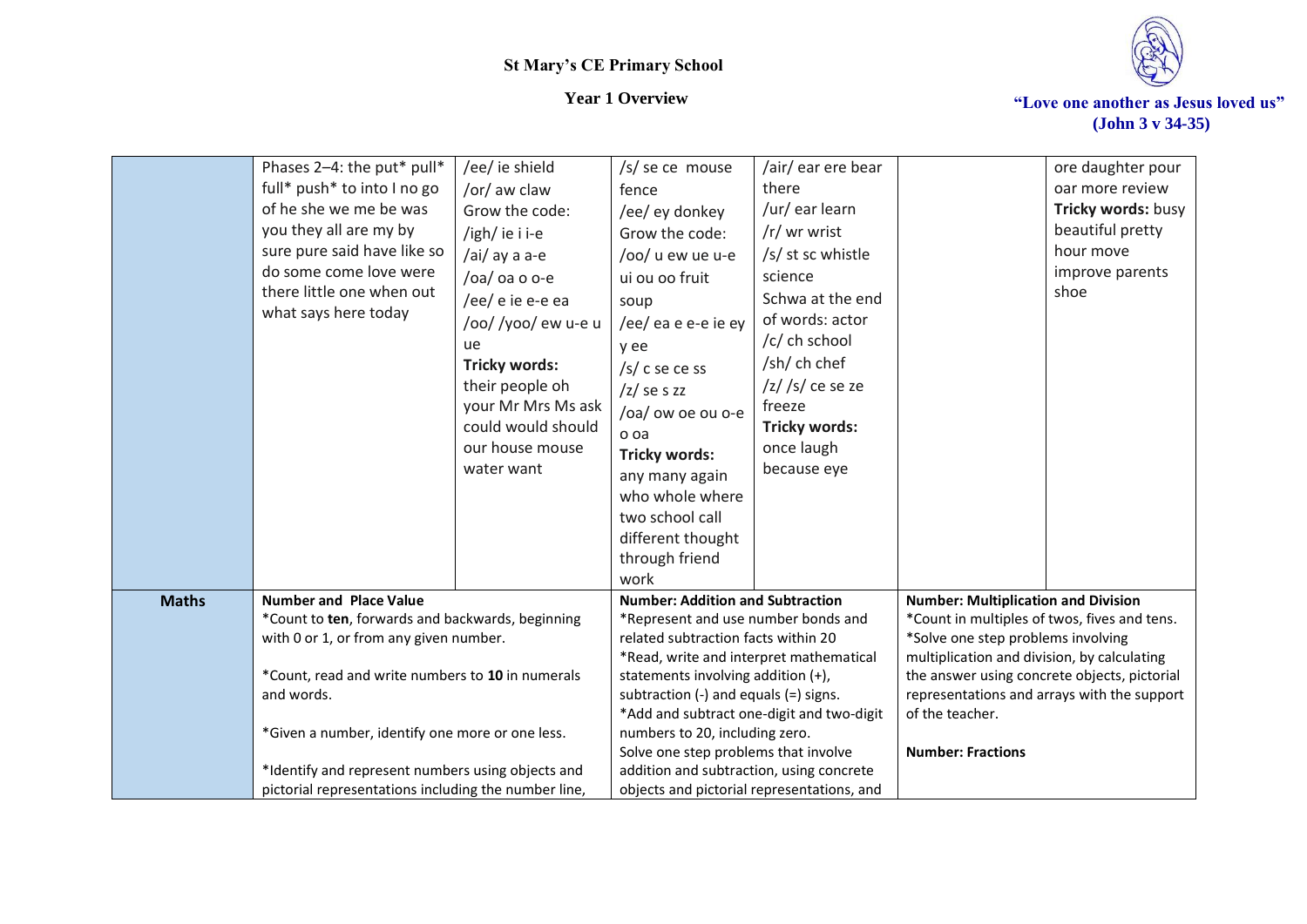



| and use the language of: equal to, more than, less            | missing number problems such as $7 = \square -$ | *Recognise, find and name a half as one of   |
|---------------------------------------------------------------|-------------------------------------------------|----------------------------------------------|
| than (fewer), most, least.                                    | 9                                               | two equal parts of an object, shape or       |
| Counting:                                                     |                                                 | quantity.                                    |
| Count to twenty, forwards and backwards, beginning            | <b>Place Value:</b>                             | *Recognise, find and name a quarter as one   |
| with 0 or 1, from any given number.                           | Count to 50 forwards and backwards,             | of four equal parts of an object, shape or   |
|                                                               | beginning with 0 or 1, or from any              | quantity.                                    |
| <b>Number: Addition and Subtraction</b>                       | number.                                         | <b>Problem Solving</b>                       |
| *Represent and use number bonds and related                   |                                                 |                                              |
| subtraction facts within 10                                   | *Count, read and write numbers to 50 in         | *Compare, describe and solve practical       |
| *Read, write and interpret mathematical statements            | numerals.                                       | problems for: lengths and heights (for       |
| involving addition $(+)$ , subtraction $(-)$ and equals $(=)$ |                                                 | example, long/short, longer/shorter,         |
| signs.                                                        | * Given a number identify one more one          | tall/short, double/half)                     |
| *Add and subtract one digit numbers to 10, including          | less                                            | * Compare, describe and solve practical      |
| zero.                                                         |                                                 | problems for: mass/weight [for example,      |
| *Solve one step problems that involve addition and            | *Identify and represent numbers using           | heavy/light, heavier than, lighter than];    |
| subtraction, using concrete objects and pictorial             | objects and pictorial representations           | capacity and volume [for example,            |
| representations and missing number problems                   | including the number line,                      | full/empty, more than, less than, half, half |
|                                                               | *use the language of: equal to, more than,      | full, quarter]                               |
| <b>Geometry: Shape</b>                                        | less than (fewer), most, least.                 |                                              |
| Recognise and name common 2-D shapes, including:              |                                                 | <b>Geometry: position and direction</b>      |
| (for example, rectangles (including squares), circles         | Count in multiples of twos, fives and tens      | *Describe position, direction and            |
| and triangles) Recognise and name common 3-D                  |                                                 | movement, including whole, half, quarter     |
| shapes, including: (for example, cuboids (including           |                                                 | and three quarter turns                      |
| cubes), pyramids and spheres.)                                | <b>Measurement: Length and Height</b>           |                                              |
|                                                               | *Compare, describe and solve practical          | <b>Number: Place Value</b>                   |
| <b>Number: Place Value</b>                                    | problems for lengths and heights (eg            | *Count to and across 100, forwards and       |
| *Count, read and write numbers to 20 in numerals              | long/short, longer/shorter, tall/short,         | backwards, beginning with 0 or 1, or from    |
| and words.                                                    | double/half).                                   | any given number.                            |
| *Given a number, identify one more or one less.               | *Measure and begin to write lengths and         | *Count, read and write numbers to 100 in     |
| Identify and represent numbers using objects and              | heights                                         | numerals.                                    |
| pictorial representations including the number line,          |                                                 | *Given a number, identify one more and       |
| and use the language of: equal to, more than, less            | <b>Measurement: Weight and Volume</b>           | one less.                                    |
| than (fewer), most, least.                                    | * Measure and begin to record                   | Identify and represent numbers using         |
|                                                               | mass/weight, capacity and volume.               | objects and pictorial representations        |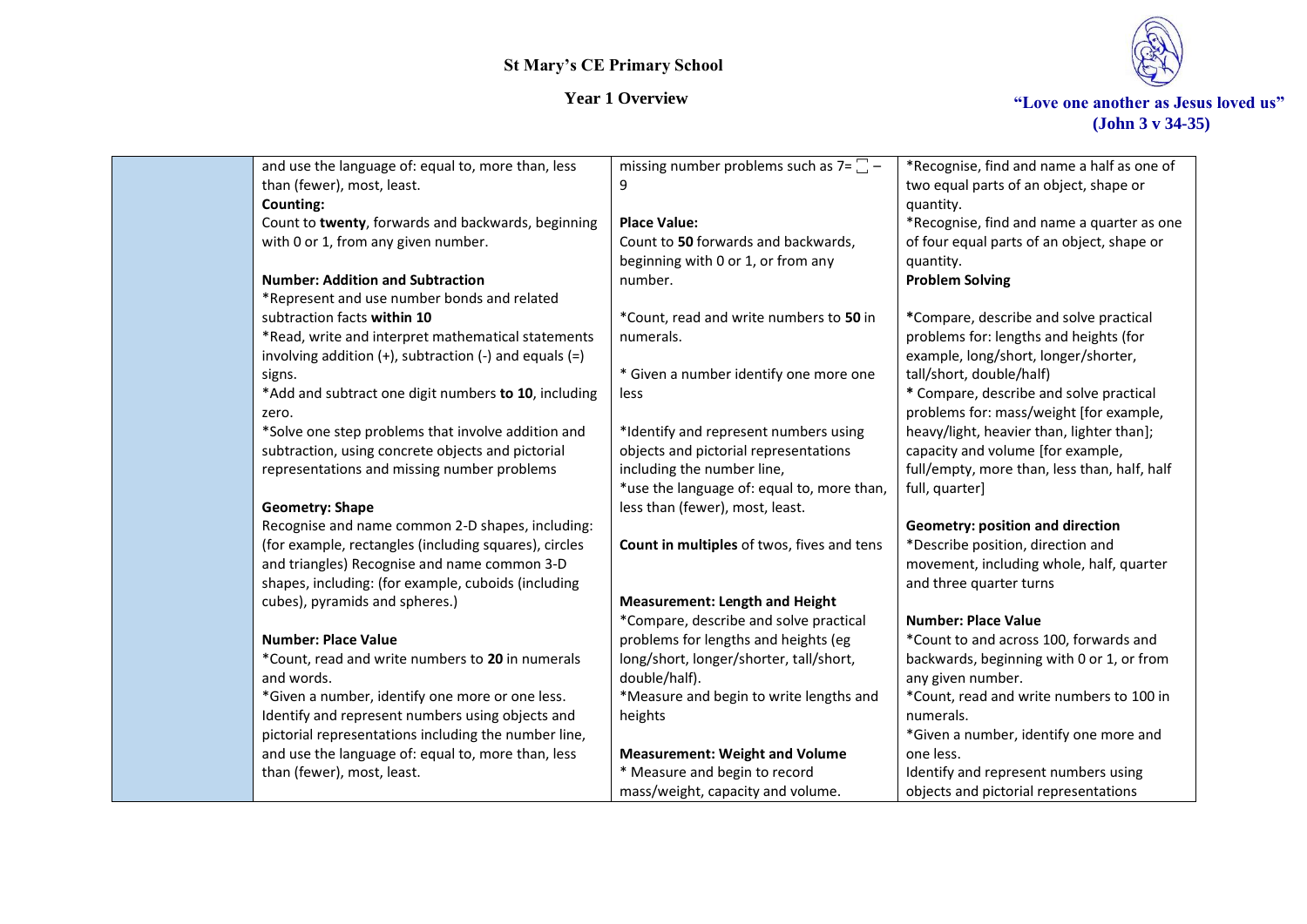

|                |                                                                                                                                                                                                                                   | *Compare, describe and solve practical<br>problems for mass/weight: [for example,<br>heavy/light, heavier than, lighter than];<br>capacity and volume [for example,<br>full/empty, more than, less than, half, half<br>full, quarter] |                                                         | including the number line, and use the<br>language of: equal to, more than, less than,<br>most, least.<br><b>Measurement: Money</b><br>*Recognise and know the value of different<br>denominations of coins and notes                                                                                                                                                                                                                                                                                                                                                                                                   |
|----------------|-----------------------------------------------------------------------------------------------------------------------------------------------------------------------------------------------------------------------------------|---------------------------------------------------------------------------------------------------------------------------------------------------------------------------------------------------------------------------------------|---------------------------------------------------------|-------------------------------------------------------------------------------------------------------------------------------------------------------------------------------------------------------------------------------------------------------------------------------------------------------------------------------------------------------------------------------------------------------------------------------------------------------------------------------------------------------------------------------------------------------------------------------------------------------------------------|
|                |                                                                                                                                                                                                                                   |                                                                                                                                                                                                                                       |                                                         | <b>Measurement: Time</b><br>*Sequence events in chronological order<br>using language [for example, before and<br>after, next, first, today, yesterday,<br>tomorrow, morning, afternoon and evening.<br>*Recognise and use language relating to<br>dates, including days of the week, weeks,<br>months and years.<br>*Tell the time to the hour and half past the<br>hour and draw the hands on a clock face to<br>show these times.<br>*Compare, describe and solve practical<br>problems for time [for example, quicker,<br>slower, earlier, later]<br>*Measure and begin to record time (hours,<br>minutes, seconds) |
| <b>Science</b> | <b>Identify Materials: Strand Physics</b><br>(Science- everyday materials and their use)                                                                                                                                          | <b>Seasonal changes</b><br>Day and night:                                                                                                                                                                                             | <b>Plants: Strand</b><br><b>Biology</b>                 | <b>Animals: Strand Biology</b><br>(Science -Animals including Humans)                                                                                                                                                                                                                                                                                                                                                                                                                                                                                                                                                   |
|                | What am I made of and how do I behave?<br>distinguish between an object and the material from<br>which it is made<br>identify and name a variety of everyday materials,<br>including wood, plastic, glass, metal, water, and rock | <b>Strand Physics</b><br>(Science - seasonal<br>changes)<br>What shall I wear<br>today?                                                                                                                                               | (Science - plants)<br>What is growing in<br>our garden? | What do I munch for lunch?<br>Identify and name a variety of common<br>animals including fish, amphibians, reptiles,<br>birds and mammals.                                                                                                                                                                                                                                                                                                                                                                                                                                                                              |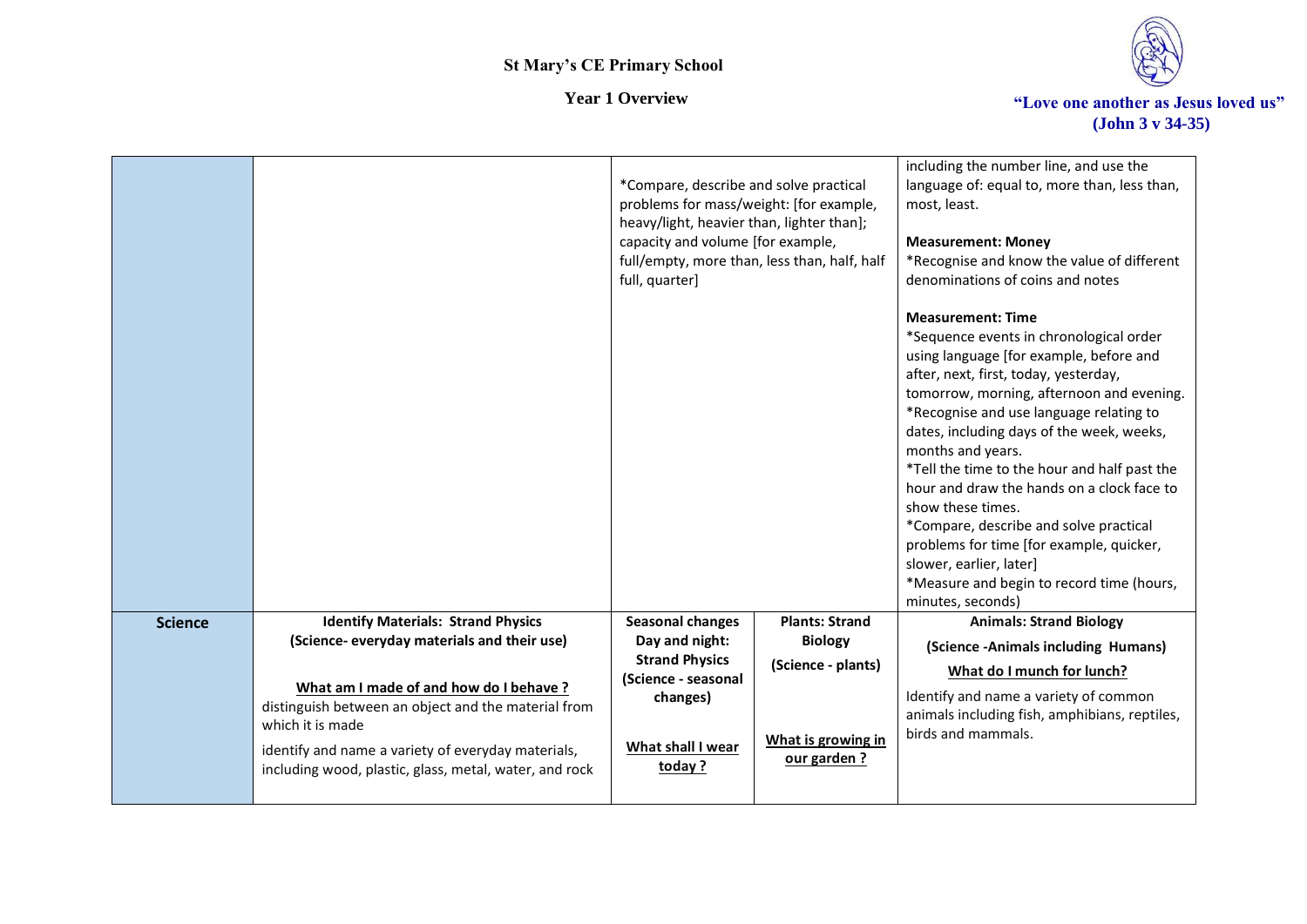

|                                      | describe the simple physical properties of a variety of<br>everyday materials<br>compare and group together a variety of everyday<br>materials on the basis of their simple physical<br>properties        |                                                                                                                                                                                             | observe changes<br>across the 4<br>seasons<br>observe and<br>describe weather<br>associated with the<br>seasons and how<br>day length varies<br>Find out about<br>Anders Celsius and<br>John Dalton | identify and name a<br>variety of common<br>wild and garden<br>plants, including<br>deciduous and<br>evergreen trees<br>identify and<br>describe the basic<br>structure of a<br>variety of common<br>flowering plants,<br>including trees | Identify and name a variety of common<br>animals that are carnivores, herbivores and<br>omnivores.<br>Describe and compare the structure of a<br>variety of common animals (fish,<br>amphibians, reptiles, birds and mammals<br>including pets.<br>Identify, name, draw and label the basic<br>parts of the human body and say which part<br>of the body is associated with each sense. |                                                                                                                                                                                                             |
|--------------------------------------|-----------------------------------------------------------------------------------------------------------------------------------------------------------------------------------------------------------|---------------------------------------------------------------------------------------------------------------------------------------------------------------------------------------------|-----------------------------------------------------------------------------------------------------------------------------------------------------------------------------------------------------|-------------------------------------------------------------------------------------------------------------------------------------------------------------------------------------------------------------------------------------------|-----------------------------------------------------------------------------------------------------------------------------------------------------------------------------------------------------------------------------------------------------------------------------------------------------------------------------------------------------------------------------------------|-------------------------------------------------------------------------------------------------------------------------------------------------------------------------------------------------------------|
|                                      | Working Scientifically (ongoing development): Identify and classify; observe closely, using simple equipment; perform simple tests; use                                                                   |                                                                                                                                                                                             | observation and ideas to suggest answers to questions; gather and record data                                                                                                                       |                                                                                                                                                                                                                                           |                                                                                                                                                                                                                                                                                                                                                                                         |                                                                                                                                                                                                             |
| <b>Religious</b><br><b>Education</b> | Questful R.E (3hrs)<br>Unit 1.1 - Harvest<br>How can we help those who<br>do not have a good harvest?<br>Non Christian Faith-<br>Jewish Harvest Sukkot (2hrs)<br>Questful R.E (4hrs)<br>Unit 1.8 - Joseph | Questful R.E<br>Unit 1.3 - Christmas<br>Why do we give and<br>receive gifts? (5hrs)<br>UC- Unit 1.3- Why<br>does Christmas<br>matter to Christians?<br>(Core Learningp2/3)<br>(Incarnation) | Questful R.E<br>Unit 1.2 God and<br>Creation (5 hrs)<br>UC- Unit 1.2- Who<br>made the world?<br>(Creation)                                                                                          | Questful R.E<br>Unit 1.5 - Easter<br>celebrating new life<br>and new<br>beginnings. (5 hrs)<br>UC- Unit 1.5- Why<br>does Easter matter<br>to Christians?<br>(Core Learning<br>p2/3) (Salvation)                                           | Questful R.E<br>Unit 1.4- Jesus was<br>special. (6hrs)                                                                                                                                                                                                                                                                                                                                  | Questful R.E<br>Unit 1.7- Why is<br><b>Baptism Special?</b><br>(4hrs)<br>Non Christian Faith-<br>How do people of<br>other faiths<br>welcome new<br>babies? (Birth Rites<br>of different faiths.)<br>(2hrs) |
| <b>Computing</b>                     | <b>E</b> Safety<br>Check it's for real and<br>protect yourself<br><b>Hector's World</b>                                                                                                                   | <b>Using technology</b><br>Use key board skills<br>to type in simple user                                                                                                                   |                                                                                                                                                                                                     | Algorithms and programs<br>Plan a journey for a programmable toy<br><b>Bee Bots</b>                                                                                                                                                       | <b>Communicating and presentation</b><br>The difference between e-books and story<br>books.<br>Add animation.                                                                                                                                                                                                                                                                           |                                                                                                                                                                                                             |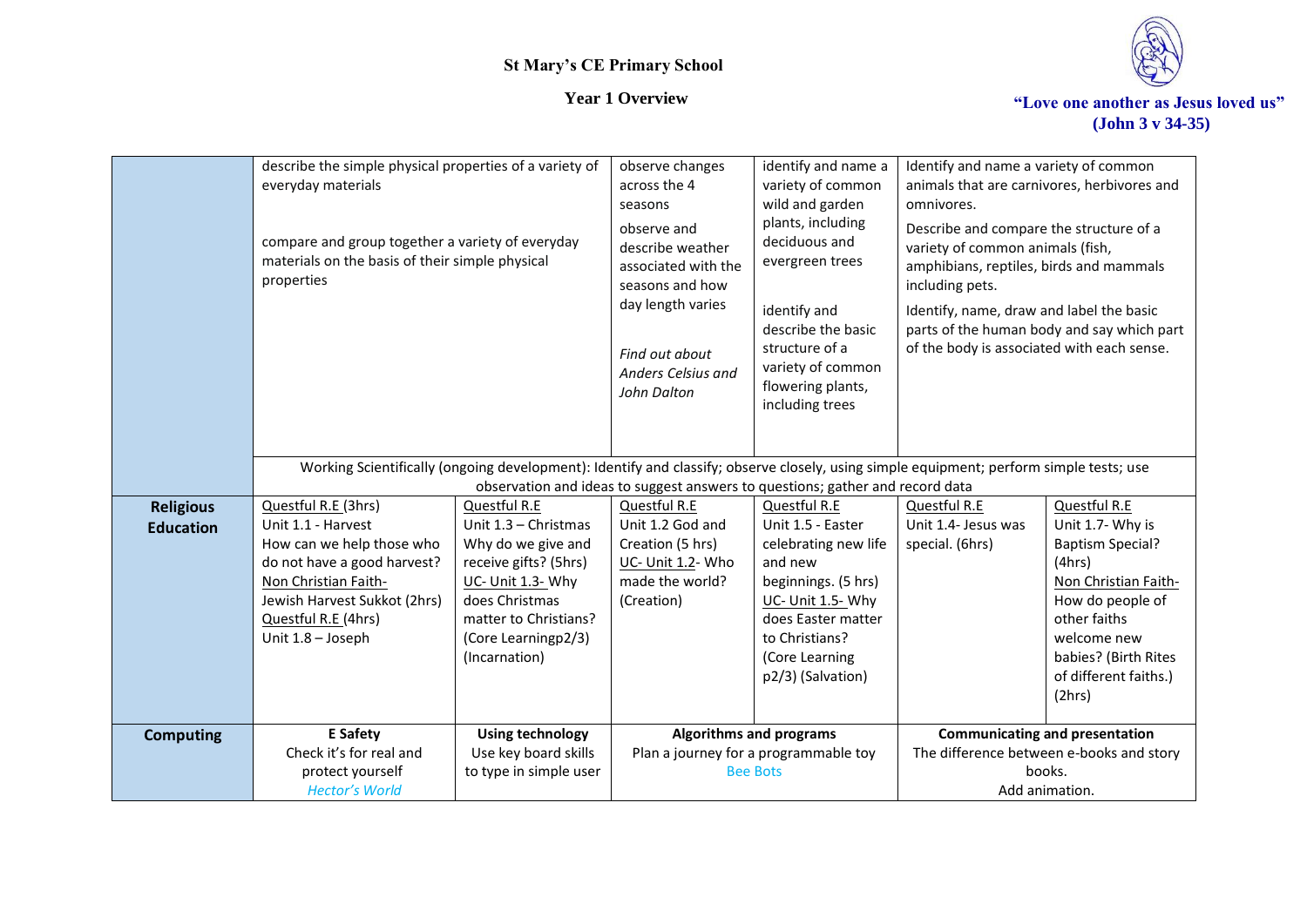

| Think before you share and<br>respect each other<br>https://www.avg.com/stc/<br>campaign/magda-and-<br>mo/magda-and-mo2-<br>en.html<br>How to act if find<br>inappropriate content | names and<br>passwords.<br>Launch appropriate<br>programme to task.<br>Open and close piece<br>of equipment safely. | Create a series of instructions to move<br>around a course<br>Bee Bots app on ipads<br>Know that commands affect algorithms<br>Create and debug a simple program.                                                                                                                       | Add sound.<br>Background through copying and pasting<br>and share e-books with class.<br>Purple Mash Unit 1.6 Animated story books |
|------------------------------------------------------------------------------------------------------------------------------------------------------------------------------------|---------------------------------------------------------------------------------------------------------------------|-----------------------------------------------------------------------------------------------------------------------------------------------------------------------------------------------------------------------------------------------------------------------------------------|------------------------------------------------------------------------------------------------------------------------------------|
| <b>Smartie Penguin (Yr1)</b>                                                                                                                                                       |                                                                                                                     | Purple Mash Unit 1.5 Maze explorers<br>E Safety will be revisited at the start of each half term<br>Using technology – reinforce across the curriculum.<br>Explore technology in a range of jobs and look at the purposes of their uses and why they are needed for a variety of roles. |                                                                                                                                    |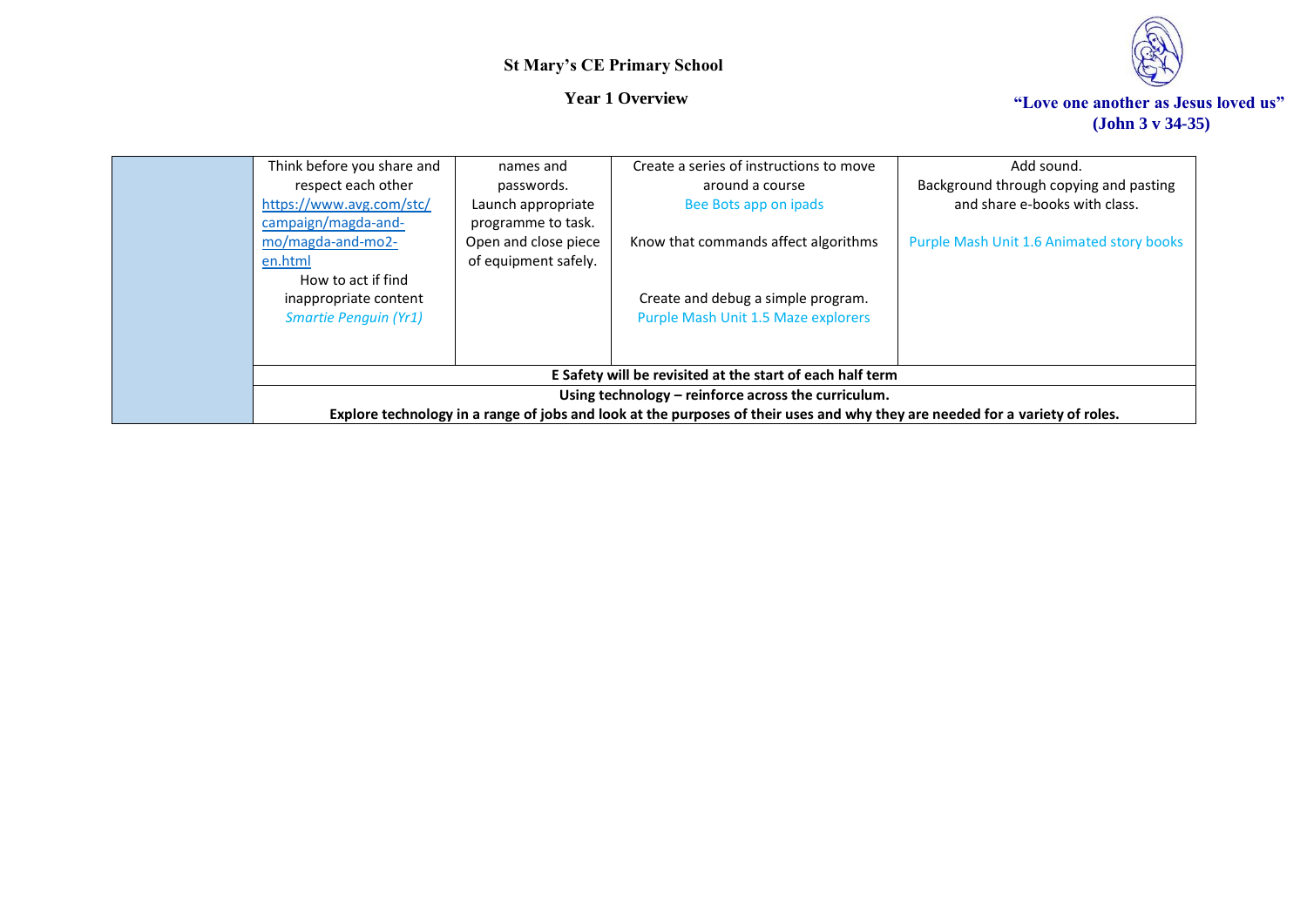

*Year 1 Overview* **The Section of The Section 4 (Section 4 ) We are the Section 4 (Section 4 ) We are another as Jesus loved us" (John 3 v 34-35)**

| Geography      |                                |                                                                                                                  | Human and                 |                       | <b>Human and Physical</b>  |                               |
|----------------|--------------------------------|------------------------------------------------------------------------------------------------------------------|---------------------------|-----------------------|----------------------------|-------------------------------|
|                | Geography- local area and      |                                                                                                                  | <b>Physical Geography</b> |                       | Geography                  |                               |
|                | <b>UK Fieldwork</b>            |                                                                                                                  |                           |                       |                            |                               |
|                |                                |                                                                                                                  |                           |                       | Why can't a                |                               |
|                | What is special about living   |                                                                                                                  |                           |                       | <b>Meerkat live in the</b> |                               |
|                | in High Crompton?              |                                                                                                                  | Can I be a weather        |                       | <b>North Pole?</b>         |                               |
|                |                                |                                                                                                                  | presenter?                |                       |                            |                               |
|                | <b>Local Area</b>              |                                                                                                                  |                           |                       | <b>Human and Physical</b>  |                               |
|                | <b>Geographical Skills and</b> |                                                                                                                  | Human and                 |                       | Geography                  |                               |
|                | fieldwork:                     |                                                                                                                  | <b>Physical Geography</b> |                       | The location of hot        |                               |
|                | Aerial photographs             |                                                                                                                  | Identify seasonal         |                       | and cold areas of          |                               |
|                | Fieldwork around school,       |                                                                                                                  | and daily weather         |                       | the world in relation      |                               |
|                | High Crompton                  |                                                                                                                  | patterns in the           |                       | to the Equator and         |                               |
|                |                                |                                                                                                                  | United Kingdom            |                       | the North and South        |                               |
|                | Fieldwork:                     |                                                                                                                  |                           |                       | Poles                      |                               |
|                | use simple fieldwork and       |                                                                                                                  | Locational                |                       | Use globe, atlas,          |                               |
|                | observational skills to study  |                                                                                                                  | Knowledge:                |                       | world maps                 |                               |
|                | the geography of their         |                                                                                                                  | Locate UK on globe,       |                       |                            |                               |
|                | school and its grounds and     |                                                                                                                  | map atlas                 |                       |                            |                               |
|                | the key human and physical     |                                                                                                                  | Name UK countries         |                       |                            |                               |
|                | features of its surrounding    |                                                                                                                  |                           |                       |                            |                               |
|                | environment                    |                                                                                                                  |                           |                       |                            |                               |
|                |                                |                                                                                                                  |                           |                       |                            |                               |
|                |                                | Ongoing development of geographical skills and fieldwork, and collection of weather data (including day length). |                           |                       |                            |                               |
| <b>History</b> |                                | What will you                                                                                                    |                           | What is the oldest    |                            | Where have all the            |
|                |                                | remember?                                                                                                        |                           | toy in the world ?    |                            | mills gone?                   |
|                |                                |                                                                                                                  |                           |                       |                            |                               |
|                |                                | The lives of                                                                                                     |                           | <b>Changes within</b> |                            | <b>Significant historical</b> |
|                |                                | significant                                                                                                      |                           | Living memory.        |                            | events, people and            |
|                |                                | individuals in the                                                                                               |                           | Where                 |                            | places in their own           |
|                |                                | past who have                                                                                                    |                           | appropriate,          |                            | locality.                     |
|                |                                | contributed to                                                                                                   |                           | these should be       |                            | Places in their own           |
|                |                                | <b>National</b>                                                                                                  |                           | used to reveal        |                            | locality: Dawn Mill           |
|                |                                | achievements. To                                                                                                 |                           |                       |                            | (Asda), Elk Mill,             |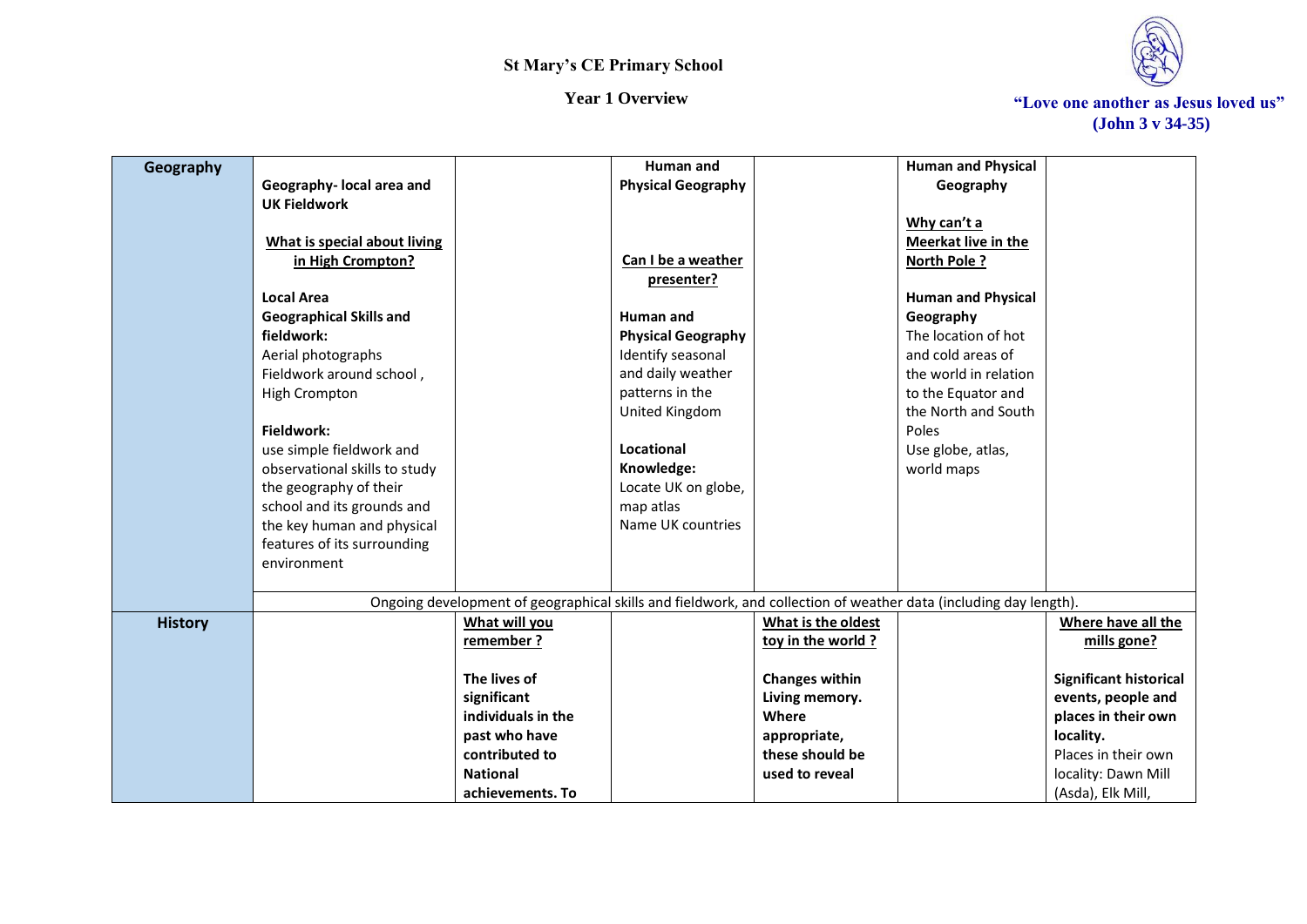

|     |                               | compare aspects of                                                               |                     | aspects of change       |                 | Wider-Salford                       |
|-----|-------------------------------|----------------------------------------------------------------------------------|---------------------|-------------------------|-----------------|-------------------------------------|
|     |                               | life in different                                                                |                     | in National Life        | (Lowry)         |                                     |
|     |                               | periods                                                                          |                     |                         |                 |                                     |
|     |                               |                                                                                  |                     |                         |                 | Significant events                  |
|     |                               |                                                                                  |                     | History of Toys         |                 | within own locality -               |
|     |                               |                                                                                  |                     | (Victorian -            |                 | industrial Revolution               |
|     |                               | Queen Victoria                                                                   |                     | Modern Day)             |                 |                                     |
|     |                               | Queen Elizabeth 11                                                               |                     |                         |                 | The lives of local                  |
|     |                               |                                                                                  |                     |                         | significant     |                                     |
|     |                               |                                                                                  |                     |                         |                 | individuals in the                  |
|     |                               |                                                                                  |                     |                         |                 | past who have                       |
|     |                               |                                                                                  |                     |                         |                 | contributed to                      |
|     |                               |                                                                                  |                     |                         | <b>National</b> |                                     |
|     |                               |                                                                                  |                     |                         |                 | achievements                        |
|     |                               |                                                                                  |                     |                         | LS Lowry        |                                     |
|     |                               |                                                                                  |                     |                         |                 | Suffragettes Emily                  |
|     |                               |                                                                                  |                     |                         |                 | Pankhurst/Annie                     |
|     |                               |                                                                                  |                     |                         | Kenney          |                                     |
|     |                               | Ongoing development of chronological understanding and historical enquiry skills |                     |                         |                 |                                     |
| Art | Collage                       |                                                                                  | <b>Painting</b>     | 3D / Form               |                 | <b>Drawing</b>                      |
|     | Use a combination of          |                                                                                  | Name all the        |                         |                 | Pencils and crayons                 |
|     | materials that have been cut, |                                                                                  | colours.            | Add texture by using    |                 | Can you draw lines                  |
|     | torn and glued.               |                                                                                  | Mixing of colours.  | tools.                  |                 | of different shapes &               |
|     | Overlap and overlay to        |                                                                                  | Make colour         | Make different kinds    |                 | thickness eg light,                 |
|     | create effects                |                                                                                  | wheels.             | of shapes.              |                 | broad, curved,                      |
|     |                               |                                                                                  | Find collections of |                         |                 | broken, small lines                 |
|     |                               |                                                                                  |                     |                         |                 |                                     |
|     | Sort, match and name          |                                                                                  | colour.             | Cut, coil and roll      |                 | and circular outline?               |
|     | different materials           |                                                                                  | Applying colour     | materials such as clay, |                 | Observe and draw                    |
|     |                               |                                                                                  | with a range of     | dough or plasticine     |                 | landscapes                          |
|     | Add texture by mixing         |                                                                                  | tools.              |                         |                 | Sketches of mills and               |
|     | materials                     |                                                                                  | Monet - Four        | (Mothering Sunday       |                 | figures and                         |
|     |                               |                                                                                  | <b>Seasons</b>      | pot/plant pot etc)      |                 | landscapes<br><b>Study of Lowry</b> |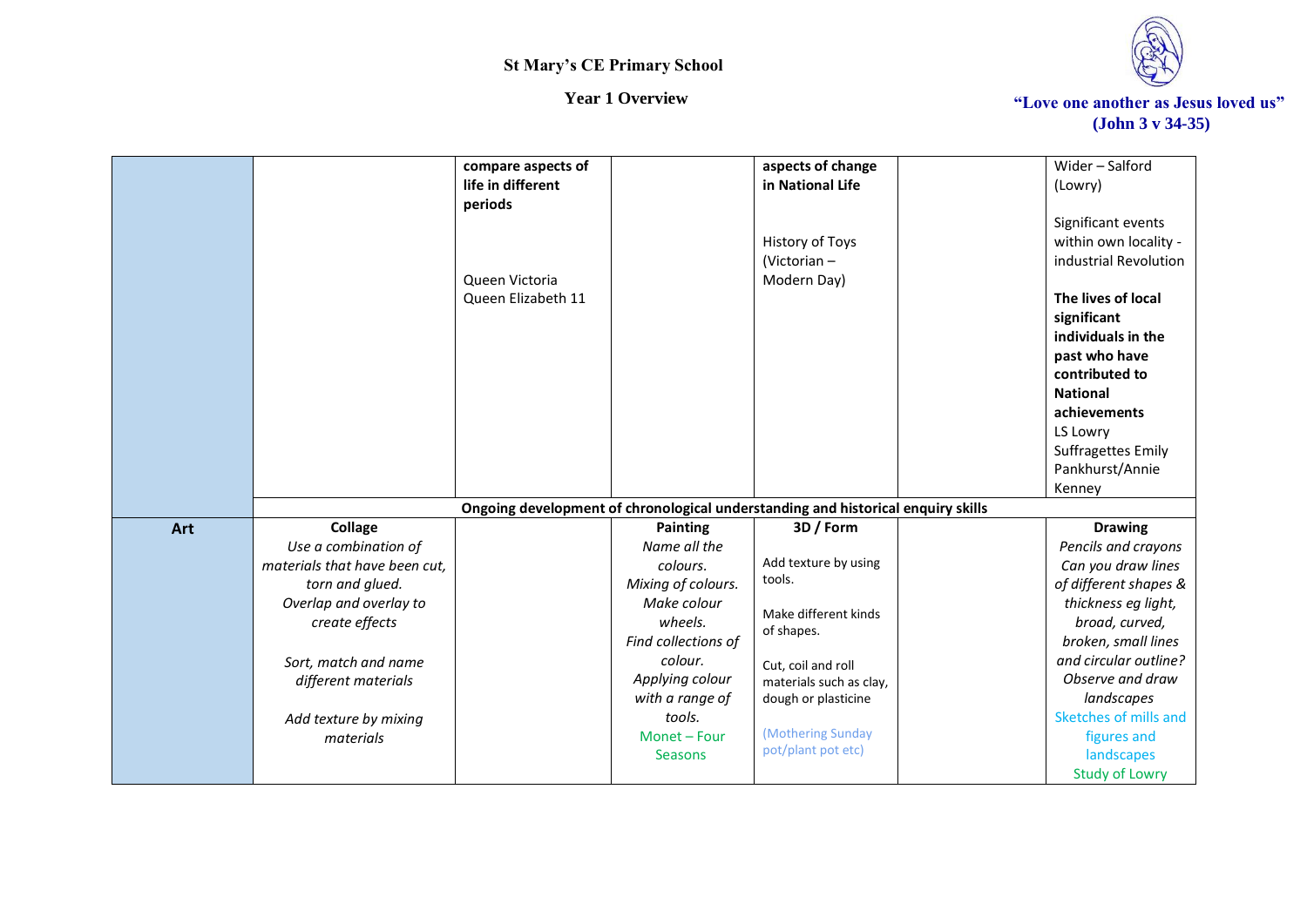

*Year 1 Overview* **The Section of The Section 4 (Section 4 ) We are the Section 4 (Section 4 ) We are another as Jesus loved us" (John 3 v 34-35)**

|                   |                                |                               | <b>Create own Monet</b>  |                              |                           | Using drawing skills       |
|-------------------|--------------------------------|-------------------------------|--------------------------|------------------------------|---------------------------|----------------------------|
|                   |                                |                               | four seasons using       |                              |                           | create own Lowry           |
|                   |                                |                               | colour mixing skills.    |                              |                           | Picture                    |
|                   |                                |                               | Artist studied: Monet    |                              | Artist studied: Lowry     |                            |
| <b>Design</b>     | <b>Structures</b>              |                               | <b>Mechanisms</b>        |                              | Cooking                   |                            |
| <b>Technology</b> | <b>Freestanding Structures</b> |                               | Sliders and/or           |                              | <b>Healthy Eating</b>     |                            |
|                   | <b>Houses</b>                  |                               | Levers                   |                              | <b>Fruit Salad</b>        |                            |
|                   |                                |                               | <b>Moving story Book</b> |                              | <b>Nadiya Hussain</b>     |                            |
|                   |                                |                               |                          |                              | <b>Bangladesh TV chef</b> |                            |
| <b>Physical</b>   |                                |                               |                          | <b>Gymnastics</b>            | <b>Gymnastics</b>         | <b>Athletics</b>           |
| education         | <b>Dance</b>                   | <b>Dance</b>                  | <b>Dance</b>             | <b>Rocking &amp; Rolling</b> | Sequencing and            |                            |
| (PE)              |                                |                               |                          | theme                        | flight                    |                            |
|                   | <b>Colours and Moods</b>       | <b>Dance Workshop Aut</b>     | <b>BBC Teach Dance</b>   | Twinkl Move PE y1            |                           | Fitness skills and         |
|                   |                                | 97- Rhythm in the             |                          | Gymnastics                   | Twinkl Move PE Y1         | learning about             |
|                   | LCP KS 1 dance                 | <b>Street</b>                 | <b>Autumn Days</b>       | <b>Traditional Tales</b>     | <b>Gymnastics Unit</b>    | healthy living             |
|                   |                                |                               |                          | Unit                         | <b>ANIMALS</b>            |                            |
|                   | Link to park 6 lessons         | Let's Move 2000               | Snow World               | (Links with previous         |                           | <b>Twinkl Move PE</b>      |
|                   |                                | <b>Building bricks - Prog</b> |                          | literacy taught              |                           |                            |
|                   |                                |                               |                          | tales)                       |                           | <b>Incorporate Running</b> |
|                   |                                |                               |                          |                              |                           | & Jumping Unit Y1          |
|                   |                                | Giant construction $-$        |                          | <b>Games Striking</b>        | Games                     |                            |
|                   |                                | Prog 8                        |                          | and fielding                 |                           | <b>Athletics</b>           |
|                   |                                |                               |                          | Throwing and                 | <b>Twinkl Y1 Invasion</b> | Multi Skills, co-          |
|                   |                                |                               |                          | catching                     | Games Unit                | ordination and             |
|                   |                                |                               |                          | Multi Skills Twinkl          |                           | agility                    |
|                   |                                |                               |                          | Move Throwing &              |                           |                            |
|                   |                                |                               |                          | <b>Catching Unit</b>         |                           | Twinkl Move PE Y1          |
|                   |                                |                               |                          |                              |                           | Unit                       |
|                   |                                |                               |                          |                              |                           | Multi Skills Sports        |
|                   |                                |                               |                          |                              |                           | Day Pack (5 lessons)       |
|                   |                                |                               |                          |                              |                           |                            |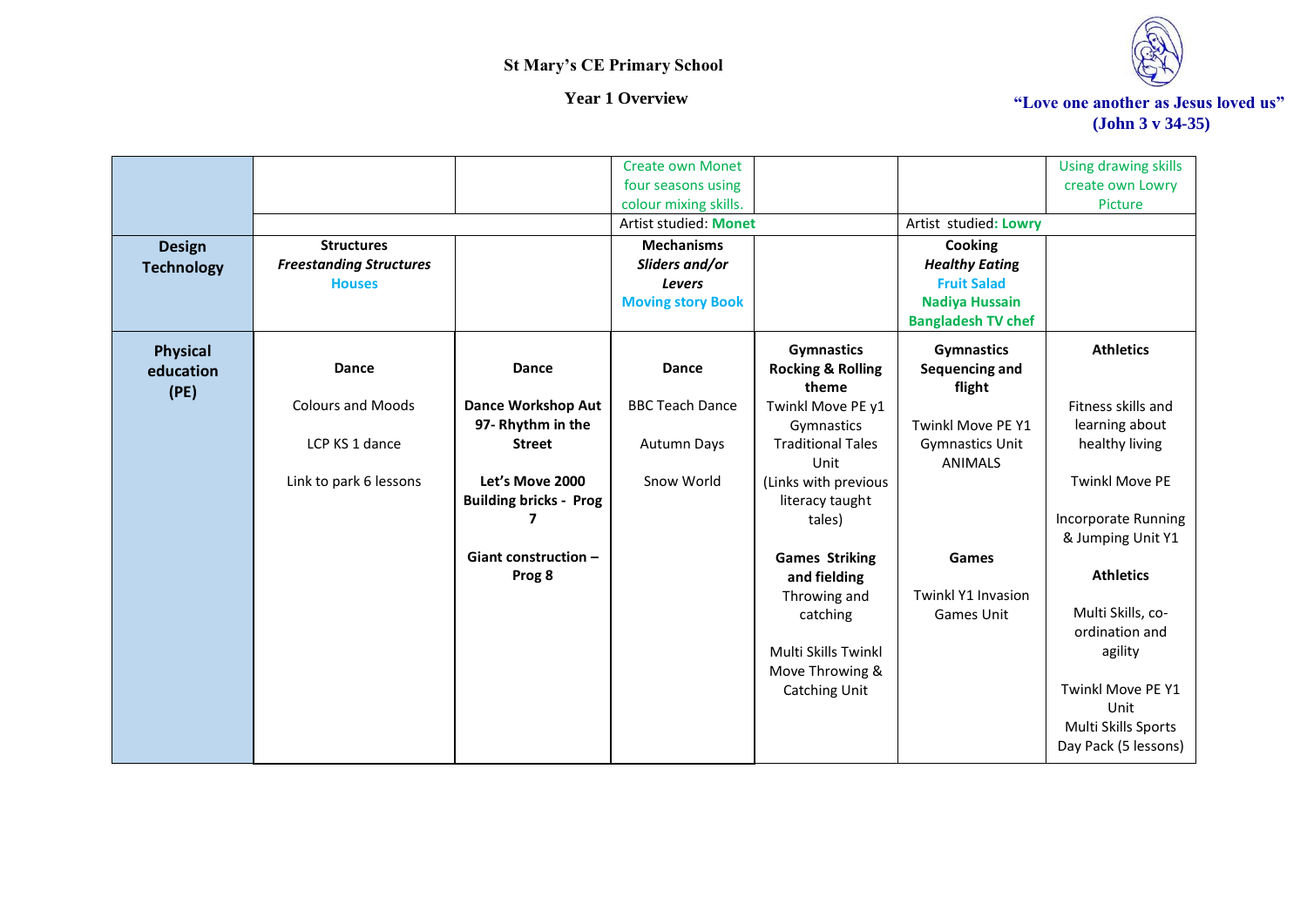



|                                                       | Games - Playground Games<br>& collaboration<br>(Teach traditional<br>playground games)                                                                                                   | Games-net & wall<br>Kicking and throwing<br>an object<br>Against a target to a<br>wall | Gymnastics-<br>YOGA FOCUS<br>T MOVE PE<br>Y1 Salute to the Sun<br>(6 focus lessons)                                                                                                                                                                                      |                                                                              |                                                                                                                                                            |                                                                                    |
|-------------------------------------------------------|------------------------------------------------------------------------------------------------------------------------------------------------------------------------------------------|----------------------------------------------------------------------------------------|--------------------------------------------------------------------------------------------------------------------------------------------------------------------------------------------------------------------------------------------------------------------------|------------------------------------------------------------------------------|------------------------------------------------------------------------------------------------------------------------------------------------------------|------------------------------------------------------------------------------------|
| <b>RSHE</b><br>(inc British<br><b>Values and RSE)</b> | Family and people who care<br>for us<br>(R1.1)<br><b>Being Safe</b><br>(R5.1)                                                                                                            | <b>Caring friendships</b><br>(R2.1)<br>Respectful<br>relationships<br>(R3.1)           | Online<br><b>Relationships</b><br>(R4.1)<br><b>Internet Safety and</b><br>harms<br>(H7.1)                                                                                                                                                                                | <b>Mental wellbeing</b><br>(R6.1, R6.2)<br><b>Basic first aid</b><br>(H12.1) | <b>Health and</b><br>prevention<br>(H11.2, H11.4)                                                                                                          | <b>Physical health and</b><br>fitness<br>(H8.1)<br><b>Healthy eating</b><br>(H9.1) |
| <b>British Values</b><br><b>Economic</b>              | Rule Of Law: Following Rules Fair/Unfair,<br><b>Right/Wrong</b><br><b>Tolerance of Different Faiths and beliefs:</b><br>The Jewish Harvest Sukkot<br><b>Democracy: Agree class rules</b> |                                                                                        | <b>Mutual Respect: Respecting similarities</b><br>and differences between ourselves and<br>other people's families.<br>Respecting each other even when they are<br>different e.g. physically, character,<br>personality and background<br><b>Matters: Save or spend?</b> |                                                                              | <b>Individual Liberty: Making healthy choices</b><br><b>Tolerance of Different Faiths and beliefs:</b><br>How people of other faiths welcome new<br>babies |                                                                                    |
| <b>Awareness</b>                                      |                                                                                                                                                                                          |                                                                                        |                                                                                                                                                                                                                                                                          |                                                                              |                                                                                                                                                            |                                                                                    |